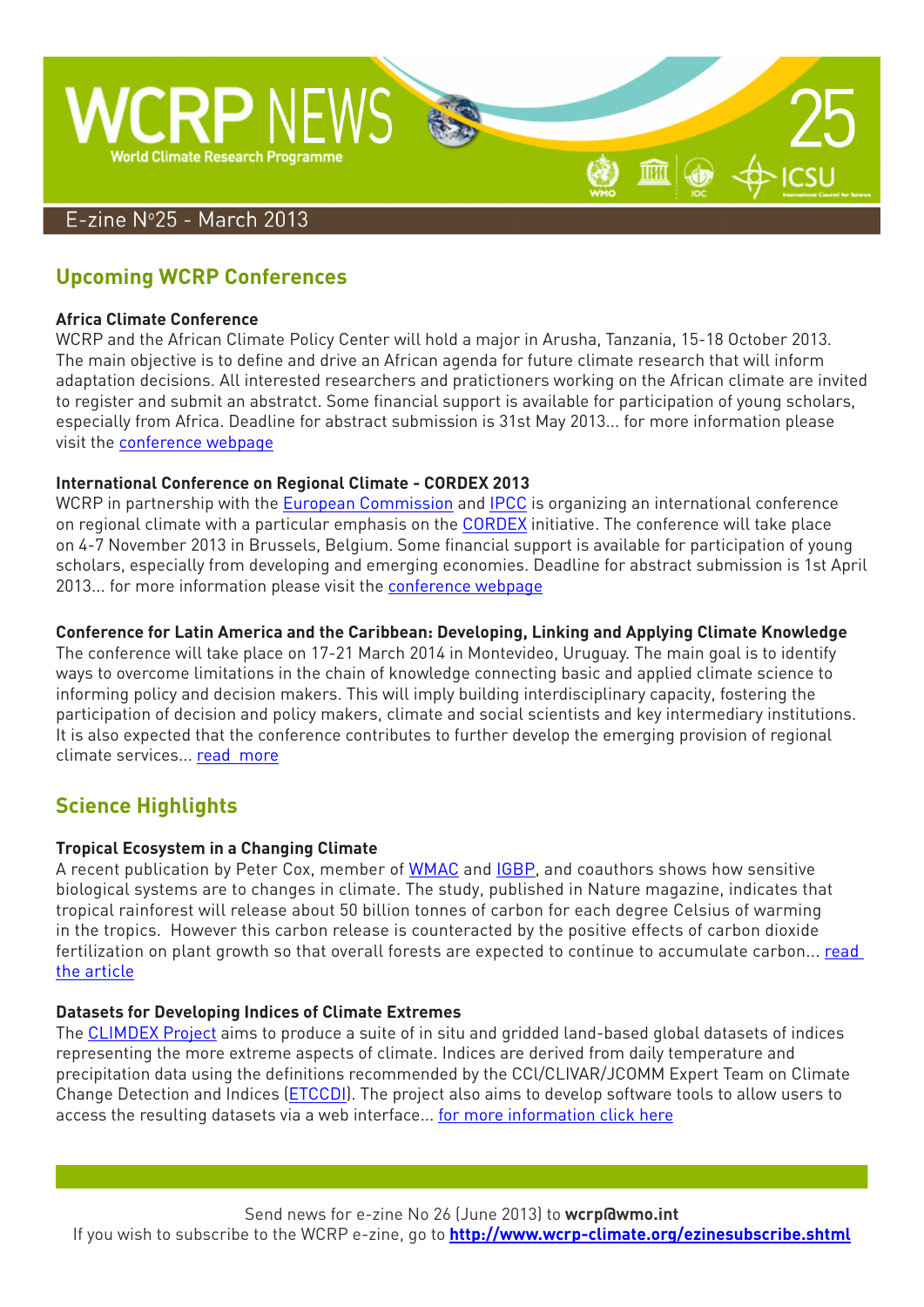#### **CLIVAR-GEWEX Africa Climate Research Network**

The [CLIVAR-GEWEX Africa Climate Panel](http://www.clivar.org/organization/africa) has launched a database that aims to strengthen the network of climate scientists in Africa and to serve as an effective way of communicating relevant news and opportunities. Join now the network and create your profile by [clicking here](http://www.clivar.org/africa/network-search-tool)

#### **CORDEX Has 13 Domains... and Growing**

[CORDEX](http://wcrp-cordex.ipsl.jussieu.fr/) development and progress are now showcased on its new and informative [webpage](http://wcrp-cordex.ipsl.jussieu.fr/). The CORDEX flyer, recently published, provides description of Regional Climate Downscaling and its use in climate change adaptation and impact assessment... [read more](http://wcrp-cordex.ipsl.jussieu.fr/images/pdf/flyer/cordex_flyer2012.pdf)

#### **Latest U.S. National Academies of Sciences Report on Arctic Sea Ice**

The report "Seasonal-to-Decadal Predictions of Arctic Sea Ice: Challenges and Strategies" finds that in the past six summers, sea ice cover has shrunk to its smallest in three decades. The composition of the ice is also changing, now containing a higher fraction of thin first-year ice instead of thicker multi-year ice... [read more](http://dels.nas.edu/Report/Seasonal-Decadal-Predictions-Arctic/13515)

#### **The Role of Science in Climate Services**

The second International Conference on Climate Services held in Brussels, Belgium, in September 2012 covered a wide set of issues, opportunities and challenges relating to climate services enterprise concept. The agenda included the contribution of international research programmes... see the conference [report](http://iccs2.iri.columbia.edu/results.html)  and [presentations](http://iccs2.iri.columbia.edu/results.html)

#### **Climate and Vector-Borne Diseases Symposium in Africa**

Readily accessible, high quality climate data can be extremely useful to health planners, as they can help understand current distributions of some diseases – notably those involving a biological vector and are fundamental to the accurate forecasting of future outbreaks. The forthcoming [4th Annual East](http://www.wcrp-climate.org/documents/EA_HealthScientific.pdf)  [African Community Health & Scientific Conference,](http://www.wcrp-climate.org/documents/EA_HealthScientific.pdf) 27-29 March 2013, in Kigali, Rwanda, brings together researchers at the cutting edge of efforts to understand the relationships between climate and vectorborne diseases in Africa... [read more](http://www.wcrp-climate.org/documents/EA_HealthScientific.pdf)

#### **News**

#### **WCRP Science Grand Challenges**

We are pleased to share with you the latest drafts of the WCRP Grand Science Challenges papers resulting from the deliberations of the [WCRP Joint Scientific Committee a](http://www.wcrp-climate.org/cms/index.php/about-wcrp/about-governance)nd based on consultation with climate research community and WCRP sponsors, stakeholders and affiliate network of scientists during past several years... [read more](http://www.wcrp-climate.org/cms/index.php/grand-challenges)

#### **UN Focus on Droughts**

A High-level Meeting on National Drought Policy is held in Geneva, Switzerland, on 11-15 March 2013. The scientific segment of the week-long conference, organized by the World Meteorological Organization (WMO), the Food and Agriculture Organization of the United Nations (FAO) and the UN Convention to Combat Desertification (UNCCD) aims to inform on expected increase in frequency, area and intensity of droughts due to climate change and to facilitate practical and proactive policies at the national level to make droughtprone countries more resilient... [read more](http://www.wmo.int/pages/mediacentre/news/droughtnews.html)

#### **GCOS Workshop on Climate Observations for Climate Adaptation**

The German Meteorological Service [\(Deutscher Wetterdienst](http://www.dwd.de/bvbw/appmanager/bvbw/dwdwwwDesktop?_nfpb=true&_windowLabel=dwdwww_main_book&T17500013121287044130563gsbDocumentPath=&switchLang=en&_pageLabel=dwdwww_start), DWD) hosted a workshop from 26- 28 February 2013 to discuss special requirements for climate observations in support of climate adaptation activities. The workshop was convened by the Global Climate Observing System ([GCOS](http://www.wmo.int/pages/prog/gcos/index.php)), the Intergovernmental Oceanographic Commission ([IOC](http://www.unesco.org/new/en/natural-sciences/ioc-oceans/)) of UNESCO and the United Nations Environment Programme [\(UNEP\)](http://www.unep.org/)... [read more](http://www.wmo.int/pages/mediacentre/news/index_en.html#gcos)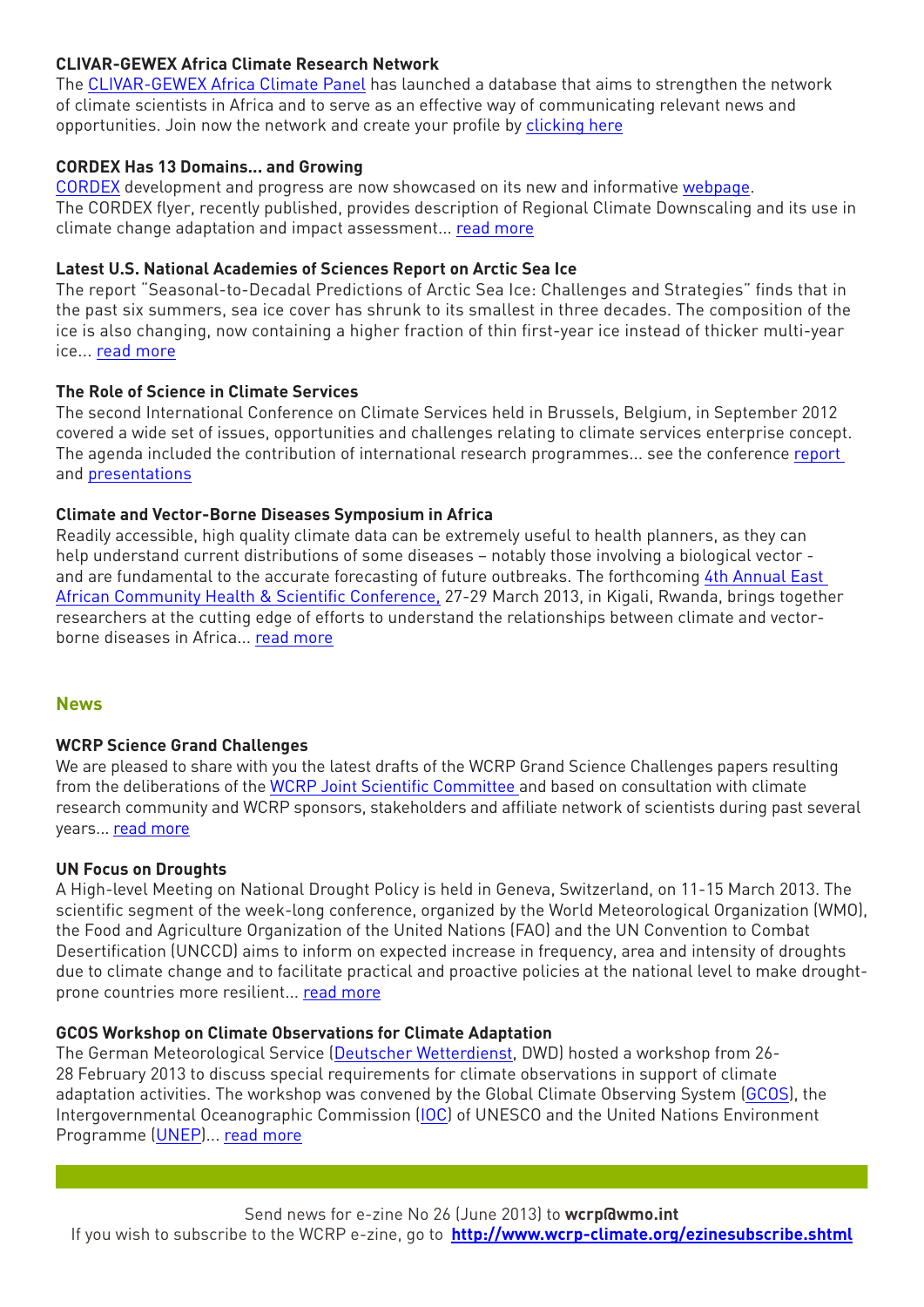#### **US National Climate Assessment Available for Review**

The US National Climate Assessment Development and Advisory Committee (NCADAC) has released the Third National Climate Assessment Report for public comment. The draft report is available for [download](http://ncadac.globalchange.gov/), both as a single document and by chapters. The public comment period for the report will run January 14-April 12, 2013. All comments must be submitted via the online comment tool available [here](http://ncadac.globalchange.gov/)

#### **GEC Directors Participate in Planning and Implementation of Future Earth**

The Chairs of Scientific Committees and Directors of the four international Global Environmental Change (GEC) research programmes, [DIVERSITAS,](http://www.diversitas-international.org/) [IGBP](http://www.igbp.net/), [IHDP](http://www.ihdp.unu.edu/) and WCRP, met in London, UK, on 14-15 January 2013, to discuss transition of Earth system Science Partnership into the [Future Earth:](http://www.icsu.org/future-earth) Research for Global Sustainability. The International Council for Science and its Alliance [\(ICSU](http://www.icsu.org/)) of partners are supporting and guiding this transition, with active engagement of the GECs... [read the newsletter](http://us5.campaign-archive2.com/?u=2e9b648776114e2888e7ea8c5&id=d8d8c28ba4)

#### **Earth System Modelling Conference Report is Now Available**

In September 2012, 476 scientists from 27 countries participated in the Third International Conference on Earth System Modelling (ICESM) in Hamburg. The main focus of the 67 oral and 298 poster presentations, was on Earth System Modelling. The conference was jointly sponsored by the WCRP, the Max Planck Institute for Meteorology (MPI-M) and the EU-Project COMBINE.... [read more](http://www.wcrp-climate.org/cms/images/documents/news/WCRPnews_07012013.pdf)

#### **WMO Provisional Annual Statement on Global Climate - 2012**

The years 2001–2011 were all among the warmest on record, and, according to the World Meteorological Organization, the first ten months indicate that 2012 will be no exception despite the cooling influence of La Niña early in the year. The statement also highlights the unprecedented melt of the Arctic sea ice and multiple weather and climate extremes which affected many parts of the world... [read the statement](http://www.wmo.int/pages/mediacentre/press_releases/documents/966_WMOstatement.pdf) 

#### **The Journey to Planet Earth TV Series - Extreme Realities**

The next Journey To Planet Earth series will explore the link between extreme weather events, climate change and national security issues including the political, economic and scientific implications of Hurricane Sandy... [watch the trailer](http://www.climate-cryosphere.org/index.php/media-gallery/mediaitem/591-extreme-realities-trailer)

#### **Science and Policy: WCRP at COP-18 Side Events**

The WCRP participated in the scientific and technical side events organized by the [GEO](http://www.earthobservations.org/index.shtml) and [ESA](http://www.esa.int/ESA) at COP-18 in Doha, Qatar. The theme was improving scientific knowledge and addressing societal needs... [read](http://www.wcrp-climate.org/cms/images/documents/reports_flyers/GEO_Nov2012_flyer.pdf)  [more](http://www.wcrp-climate.org/cms/images/documents/reports_flyers/GEO_Nov2012_flyer.pdf)

#### **Newsmakers**

#### **Welcome to WCRP New Members**

WCRP welcomes the new leaders and members of its Joint Scientific Committee, Councils, international projects' Scientific Steering Groups, Working Groups and Panels. We take this opportunity to thank the members rotating off and welcome new members... [see the complete list](http://www.wcrp-climate.org/cms/images/documents/news/WCRPnews_12012013.pdf)

#### **Prof. Yanda is now Prestigious Mwalim J. Nyerere Chair at University of Dar Es Salaam**

Professor Yanda, a member of the [WCRP Joint Scientific Committee,](http://www.wcrp-climate.org/cms/index.php/about-wcrp/about-governance) was recently appointed as the Mwalimu Julius Nyerere Professorial Chair in Environment and Climate Change at the University of Dar Es Salaam. Professor Yanda has worked extensively in environmental and climate change related studies in East Africa and Tanzania... [read more](http://nyererechairclimatechange.udsm.ac.tz/index.php/about-chair-holder)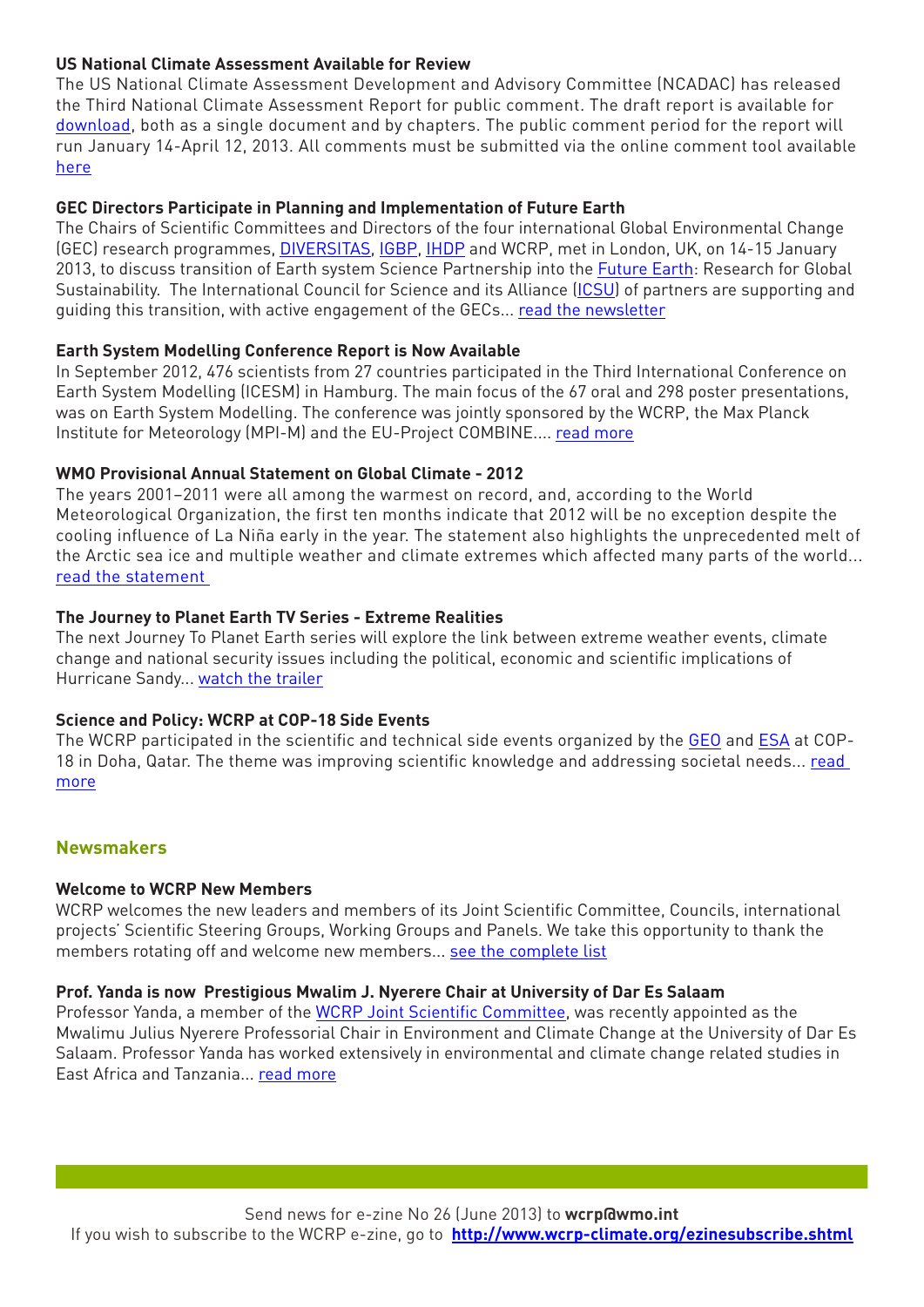### **Publications**

#### **First Issue of the CORDEX Newsletter**

This biannual newsletter aims to connect the CORDEX groups and their activities across the world, to keep interested readers informed on current progress and activities, future plans and to serve a portal for accessing preliminary results... [go to the publication](http://wcrp-cordex.ipsl.jussieu.fr/images/pdf/newsletters/newsletter1_january2013.pdf)

#### **Assessment of the Cloud Data Products for Climate Studies**

The GEWEX evaluation of the overall quality of the global, long-term cloud data products has been recently published. The need for periodic assessments of long-term observational records is a requirement to ensure consistent, well calibrated and documented data products. It is imperative that the long-term products be compared with more recent state-of-the-art science and technology products to assess not only their fidelity, but their quality in light of increasingly accurate measurements... read the [report](http://www.wcrp-climate.org/documents/GEWEX_Cloud_Assessment_2012.pdf)

#### **GEWEX Radiative Flux Assessment Completed**

The GEWEX Radiation Panel (GRP) carried out an evaluation of the overall quality of available global long-term radiative flux data products at the top-of-atmosphere and the Earth surface. The results are reported in two parts. [Volume 1:](http://www.wcrp-climate.org/documents/GEWEX%20RFA-Volume%201-report.pdf) results, recommendations and conclusions; [Volume 2:](http://www.wcrp-climate.org/documents/GEWEX%20RFA-Volume%202-appendices.pdf) various details and supplementary information

#### **Report of the 15th Session of WCRP Working Group on Seasonal to Interannual Prediction [\(WGSIP\)](http://www.wcrp-climate.org/wgsip/index.shtml)**

The full report of the three-day meeting of the WCRP Working Group on Seasonal to Interannual Prediction held in Hamburg, Germany, on 24-26 September 2012 is now available [here](http://www.wcrp-climate.org/documents/wgsip-15_report.pdf)

#### **Report of the 16th Session of WCRP Working Group on Coupled Modelling [\(WGCM\)](http://www.wcrp-climate.org/wgcm/)**

The WCRP Working Group on Coupled Modelling held its annual meeting in Hamburg, Germany, 24-26 September 2012. The full report of the meeting discussions is now available [here](http://www.wcrp-climate.org/documents/wgcm16_report.pdf)

#### **More WCRP Reports**

Some reports from the recent WCRP meetings and workshops can be found [here.](http://www.wcrp-climate.org/reports.shtml)

#### **Upcoming WCRP Sponsored Events**

[GODAE/WGNE Workshop: Short- to Medium- Range Coupled Prediction for Atmosphere-Wave-Sea-Ice-](https://www.godae-oceanview.org/outreach/meetings-workshops/coupled-prediction-workshop-gov-wgne-2013/)[Ocean: Status, Needs and Challenges, 1](https://www.godae-oceanview.org/outreach/meetings-workshops/coupled-prediction-workshop-gov-wgne-2013/)9-21 March 2013, Washington DC, USA

[WCRP Regional Workshop on Stratosphere-Troposphere Processes and their Role in Climate](http://www-mete.kugi.kyoto-u.ac.jp/Kyoto2013/index.html), 1-3 April 2013, Kyoto, JAPAN

[18th Session of GCOS/WCRP Atmospheric Observation Panel for Climate \(AOPC\)](http://www.wmo.int/pages/prog/gcos/AOPC-XVIII.htm), 2-5 April 2013, Geneva, SWITZERI AND

[1st Session of WCRP Working Group on Regional Climate](http://www.wcrp-climate.org/WGRC/WGRC1.html) (WGRC), 6-7 April 2013, Vienna, AUSTRIA

[4th WGNE Workshop on systematic errors in weather and climate models,](http://www.metoffice.gov.uk/conference/wgne2013) 15-19 April 2013, Exeter, UNITED KINGDOM

[SPARC DynVar & SNAP Workshop](http://www.sparcdynvar.org/dynvar-workshop/), 22-26 April 2013, Reading, UNITED KINGDOM

[The International Satellite Cloud Climatology Project, ISCCP 30th Anniversary Conference]( http://isccp.giss.nasa.gov/), 22-24 April 2013, New York, USA

Send news for e-zine No 26 (June 2013) to **wcrp@wmo.int**

If you wish to subscribe to the WCRP e-zine go to **http://www.wcrp-climate.org/ezinesubscribe.shtml**